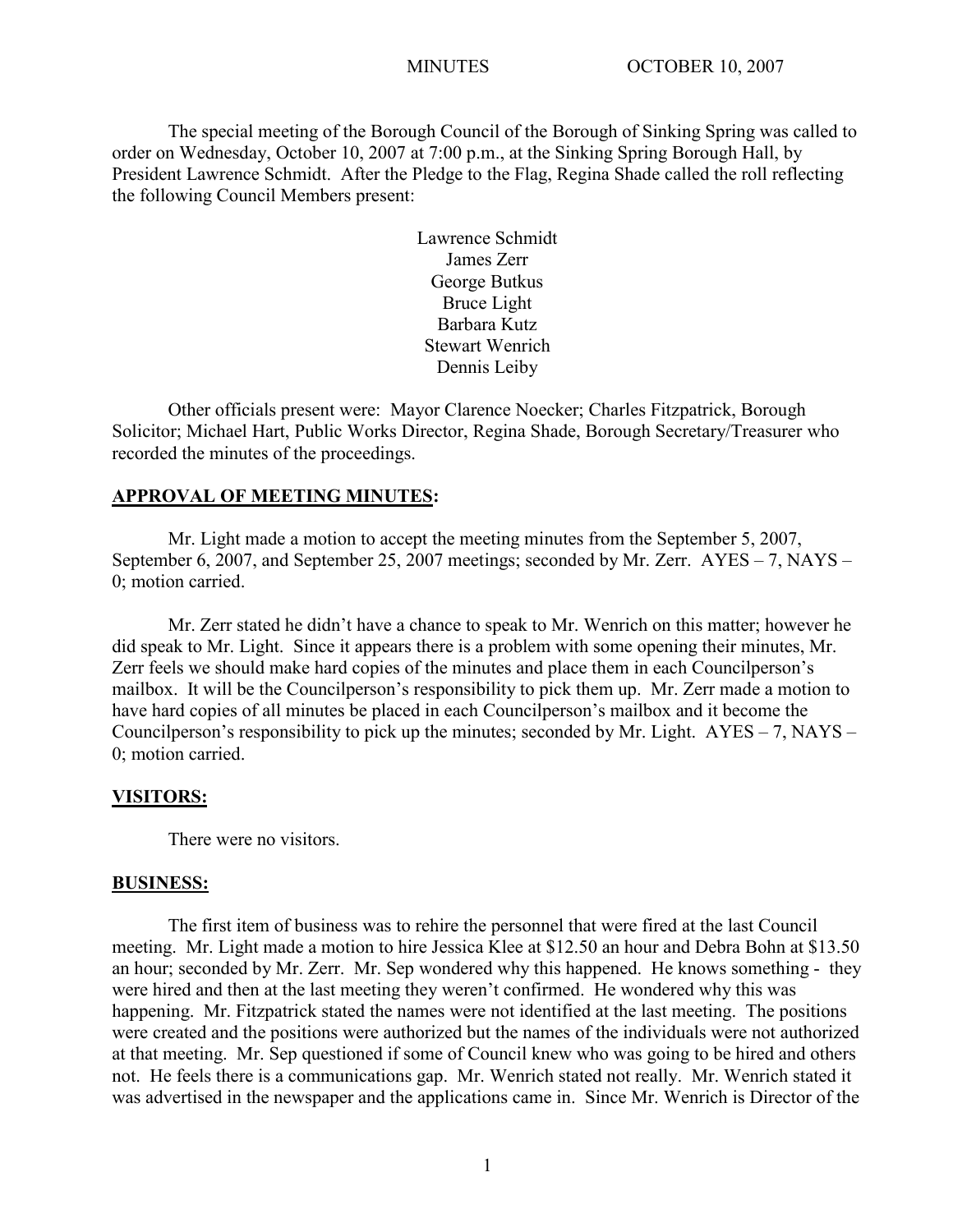Admin Committee, it was his decision, and he takes full responsibility for this, but he feels that the direct supervisors of these people do the interviewing. That is our PWD and the Borough Secretary/Treasurer. He stated this is no different than any other business. He stated you don't ask the presidents of large companies if they approve of the hiring of minimum wage employees. These are true worker positions. These are not management employees. He feels that some of the people who Council were upset because they feel they need to say yeah or nay. The PWD and the Borough Secretary were hired by Council to run their departments. That is why he made the decisions that they be hired at their recommendations. Mr. Wenrich stated we don't approve of the librarians, or people at the sewer plant. We agreed to establish those two (2) positions and we did just that. We should trust the people we have hired to do their jobs. We should not be micro-managing these people. We seem to be getting into ego contests, and pointing fingers, and making allegations. Mr. Sep stated that if at the last meeting things were being taken care of, we wouldn't be here paying the Solicitor again for being here. In additions, we are taking up all these people's time. He thought all seven (7) people should know these things. Mr. Wenrich stated they were aware we were hiring two (2) new people. Those positions were voted on at a public meeting, the wages were approved at a public meeting. Mr. Wenrich wanted to know if the people are qualified what the difference is. Mr. Sep didn't know the policy of Borough Council but there shouldn't be a meeting like this. He feels if there was communications there wouldn't be a meeting that night and those people wouldn't have been let go. Mr. Sep feels this meeting was costing us money and if we just communicated we wouldn't be having this meeting. Mr. Wenrich stated that was not true; we still would be having this meeting tonight even if this issue hadn't arisen. He will get into that later. Mr. Light said when this came up at the last meeting, it was known that two (2) of the members would not be at that meeting. Mr. Light wanted this issue tabled however the other members wanted to move ahead with this. Mrs. Kutz said then this meeting was planned before hand and no one knew about it. Mr. Light said, no it was not planned, how could it be planned, how did we know that they would be fired? Mr. Wenrich stated the reason he said there would be a meeting was because when he got back in town, there was a message on his answering machine and his phone was ringing along with the phones at the Borough Hall in regards to another issue that is why he knew there was going to be a meeting that evening. This is a totally different item. Mrs. Kutz wondered why in the past when we had other positions, Council got to look at resumes. Mr. Butkus said or at least names. Mr. Wenrich wanted to know what difference the name makes if the person is qualified. Mr. Butkus said because hiring and firing in this Borough is with Council. When we appoint new police officers, we are given a name. Mr. Wenrich stated that is a position of authority. Mr. Butkus stated we are still given a name. We get recommendations from the library, we get a name, Mr. Butkus said. Mr. Wenrich stated that they are already working, the Library Board hires them, and we just reaffirm them. It is a formality. Mr. Fitzpatrick stated it has been traditionally done, that Council does the hire specific individuals. Council could authorize the positions, and then authorize Mrs. Shade or Mr. Hart or another individual to make recommendations. Mr. Light stated we did that. We had a seven (7) to nothing vote, to hire these positions. If there were any questions, then it should have been discussed at that time. In addition, we could have tabled this until later when full Council was available, but no, we had to vote. Mr. Light stated (this was just his opinion) but there were two (2) people who were friends with Council and those two (2) people were not hired so that is part of the problem here. Mrs. Kutz questioned how he knew that when other members didn't. Mr. Light stated that Mrs. Kutz was the one who told him. He said that Mrs. Kutz sat in that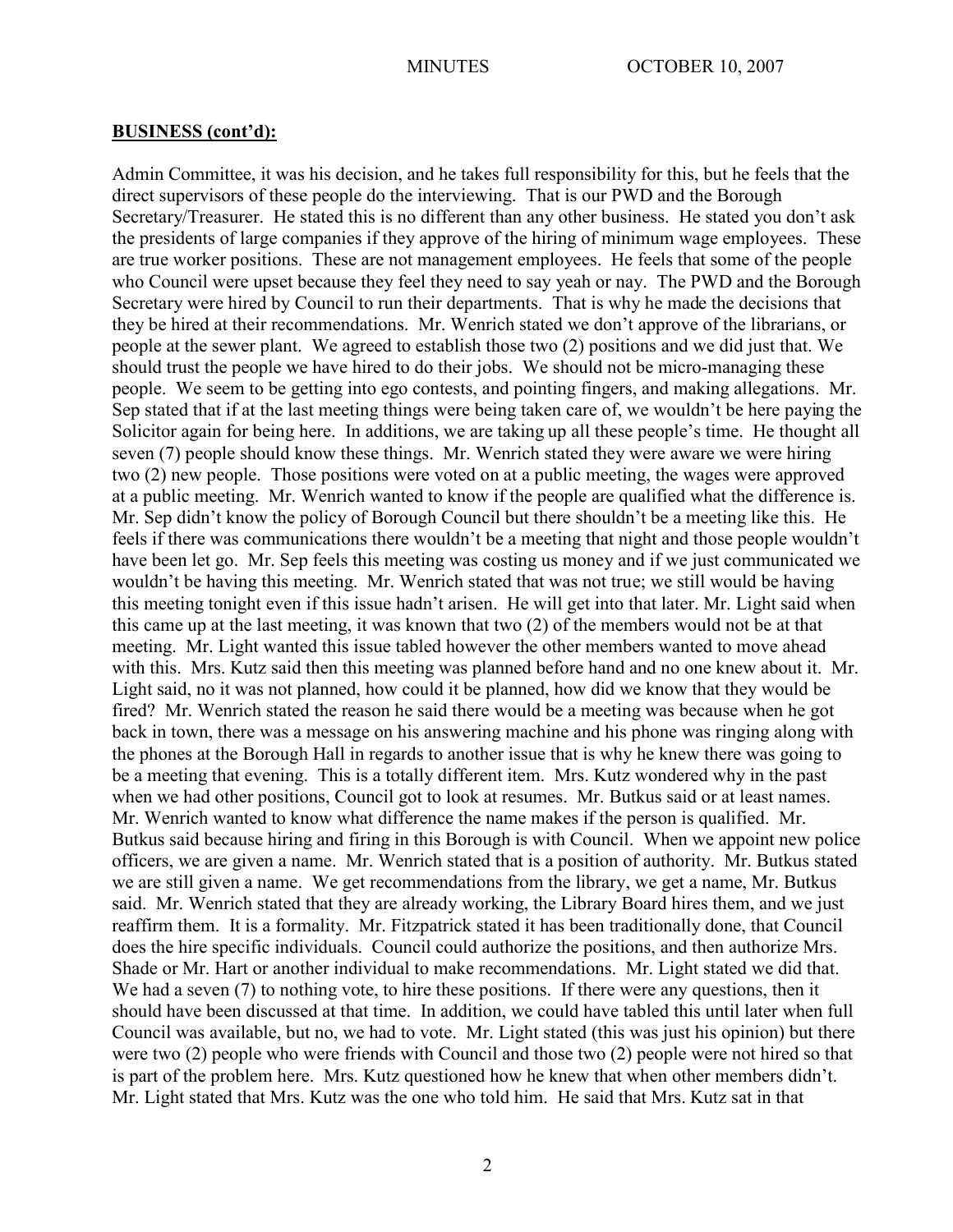room and said that her friends were not interviewed. She said she didn't know two (2) people interviewing for the job. She knew of one (1) not two (2). Mr. Butkus stated on the tabling issue that we did not hire these people legally. They had started work and we didn't hire people. They worked for a month. We didn't authorize anyone to hire these people, why go another month with them working? Mr. Light said what was wrong with tabling it as we didn't have a full Council. Mr. Butkus stated we didn't legally hire them to start with. Mr. Schmidt said let's move on. Mr. Leiby said we had put an ad in the paper. He was under the impression that we were going to hire two (2) people. He thought an ad would go in the paper. Mr. Wenrich stated that was what was voted on. Mr. Leiby thought we were hiring one (1) person. Mr. Wenrich stated originally it was one (1) person. A discussion ensued as to hiring the second person. Mr. Schmidt stated we would have to look back on the minutes. Mr. Wenrich stated when we were in the back we decided we needed to hire a second position. Mr. Leiby thought that we were going to run another ad and then hire a second person. Mrs. Shade explained how this came about. She said after the second person quit we reran the ad. We had a bunch of applicants that we had interviewed. Instead of costing more and rerunning the ad a third time we had a few other possible candidates for the second position. All of them would have been good candidates. The first worked at another municipality and wanted \$47,000.00 to start. Mrs. Shade stated we could not afford her. The second person had worked at a bank. She was regimented. She was use to doing things on a time schedule. Mrs. Shade stated the Borough is a "where the problem is that is what we are doing today municipality." Both Mrs. Shade and Mr. Hart felt after interviewing her that she would not be a good match here. We do try to do things on a schedule; however most of the time, we can't. After losing the first two (2) people both Mrs. Shade and Mr. Hart wanted to make sure we had the "right fit", she said. We also had to look at what monies we were offering. Many people wanted a lot more money than we were offering. That was a consideration too, Mrs. Shade stated. Mrs. Shade said we found two (2) people who brought municipal experience and were willing to work for the salaries we were offering. Mrs. Shade brought copies of their resumes for anyone who wanted to see them. She continued that Mrs. Bohn works well in a "crisis situation." She came from an environment that she had to change gears on a moment's notice. Ms. Klee came from another municipality, she knows how we work. Mrs. Shade stated it was 11:00 p.m. and she along with Mr. Fitzpatrick just didn't even think of mentioning names. She apologized for not mentioning the names and stated it was not malicious it was an oversight on her part. Mr. Leiby questioned if there was a probationary period. Mr. Leiby questioned if their benefits will start at the end of their probationary period. Mrs. Shade stated the benefits will be right away as stated in our handbook. Mr. Schmidt stated there are many things that need to be done. Updating the handbook and codification process need to be done. Mr. Leiby asked if the grant money does not come through are we going to lay these people off. Mr. Schmidt stated no. Mr. Leiby stated we hired two (2) people without grant money. Mr. Schmidt stated yes, they have nothing to do with grant money. This has nothing to do with Main Street. Mr. Butkus thought that was why we were hiring the additional person. Mr. Schmidt said the second person will eventually be transferred over to the Main Street project once it gets really moving. One person is for the front office and the other is to help Mike Hart with permits and those types of things along with filing. Mr. Hart agreed. Mrs. Shade stated these individuals will free up Mr. Hart and her to do more work with the Main Street project. Mr. Zerr said that is probably what Mr. Leiby was thinking of. Mr. Francis Butkus stated that Mr. Schmidt made a comment and everyone took the comment as he said it. The comment was we are going to need these people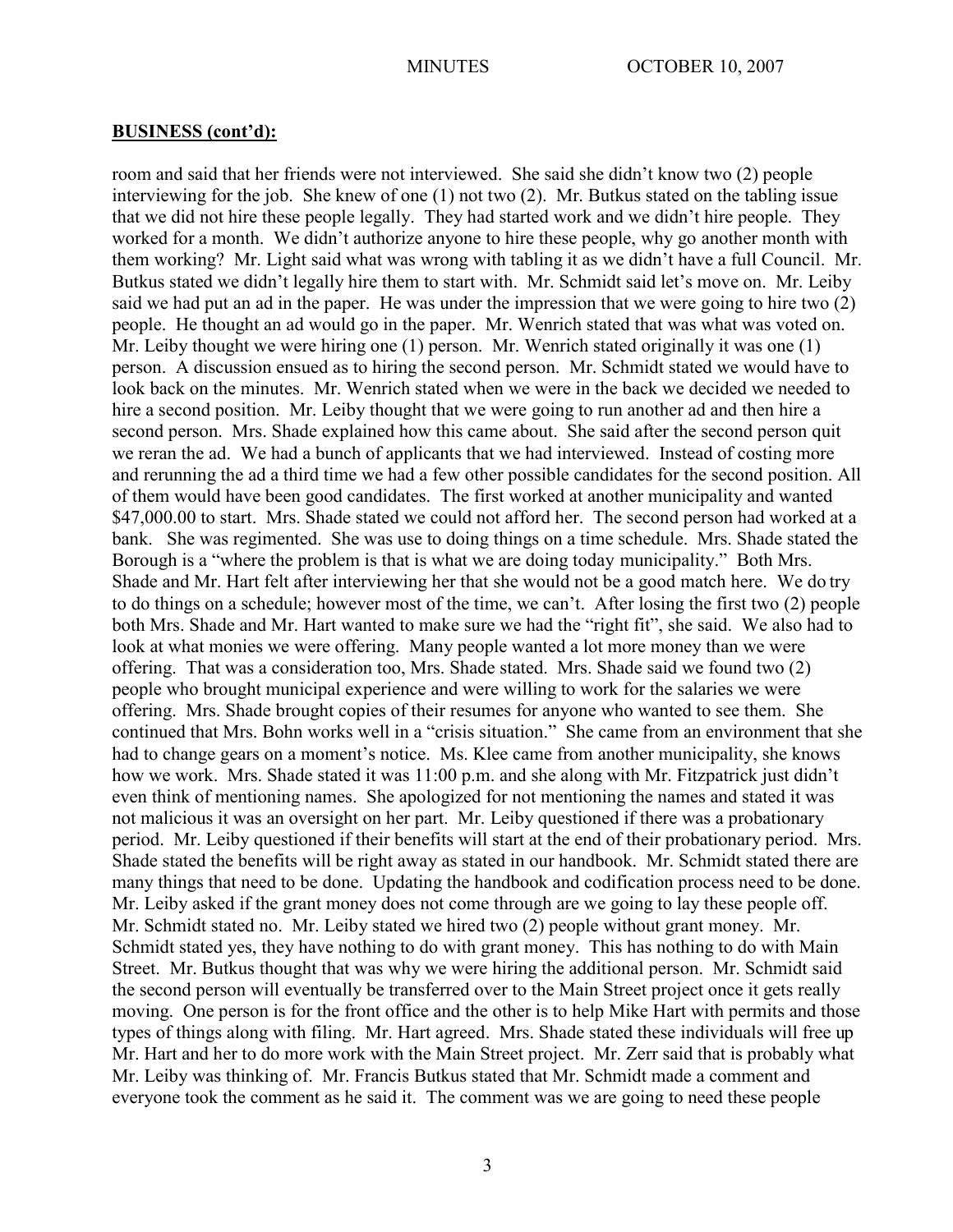with this…..(couldn't hear exactly what was said as many people were talking.) The other part stated Mr. Zerr was it was brought up to hire them and it was turned down. Most people thought we were going to interview them. He said that is what was discussed when they went outside. Mr. Francis Butkus thought this was just the beginning; he didn't know "it was in the can." Mr. Schmidt stated it was approved at a meeting. Mr. Schmidt said if there was a misunderstanding about what he said, he was sorry; however we needed two (2) people immediately. One (1) will be part of the Main Street project and we probably will be hiring another person as well as we will need a full time secretary as he was told to the Main Street Manager. This is not in the immediate future. He hopes that everyone now understands. He asked for a roll call vote. Mrs. Shade stated Jessica Klee at \$12.50 and Debra Bohn at \$13.50. AYES – 5, NAYS – 2 (Mr. Leiby and Mrs. Kutz); motion carried.

The next item was a new date for the Traditions hearing. The new date is November 7, 2007 at 7:00 p.m. There was some confusion about the dates. Some people from Traditions thought it was October 31, 2007. Mr. Schmidt stated it will be Wednesday, November 7, 2007 at 7:00 p.m. here at the Borough Hall. This is the continuation of the Conditional Use Hearing. Mr. Zerr stated this has nothing to do with the plans. Mr. Leiby stated the only thing that will be discussed is the traffic study. Mr. Butkus stated any other questions that might need to be answered too. A brief discussion ensued.

There will be a flu shot clinic on Wednesday, October 17, 2007 from 1 p.m. to 4 p.m.

Mr. Sep asked if anything as been approved for Traditions. Mr. Schmidt said no. He questioned if they aren't building soon. Mr. Zerr and Mr. Schmidt stated plans have not even been submitted to us yet. A discussion ensued as to conceptual plans that were submitted.

Fall cleanup will be Wednesday, October 24, 2007.

The workshop meetings for October and November have been cancelled. The November 1, 2007 meeting will be "Meet the Candidates" night. As far as the opening of the bids and awarding the contract was discussed. The bids will be opened Monday, October 15, 2007 at 2:00 p.m. Mrs. Shade stated that the bids were to be awarded at the workshop meeting held on the 24<sup>th</sup> but since the meeting was cancelled the awarding will take place on November 1, 2007. Ms. Klee has called all the companies that have picked up specs and they were told of the change. In addition a legal notice will be placed in the paper stating the change in the award date.

Mr. Wenrich said just as a few people were confused on miscommunications earlier that evening; Mr. Wenrich along with Mrs. Shade has been receiving phone calls. Mr. Wenrich spent over a half hour on the phone explaining to a gentleman due to miscommunications what actually has happened. Mr. Wenrich was not at the function where this was discussed but he tried to explain to the person what was going to happen or not happen. Mr. Wenrich stated a Councilperson was at a VFW meeting and stated that the Borough is going to level the VFW. Mr. Wenrich was not sure what Council meeting that was at. He said he doesn't know when this Council or any prior Council stated they were going to level the VFW. The gentleman was almost in tears talking to Mr.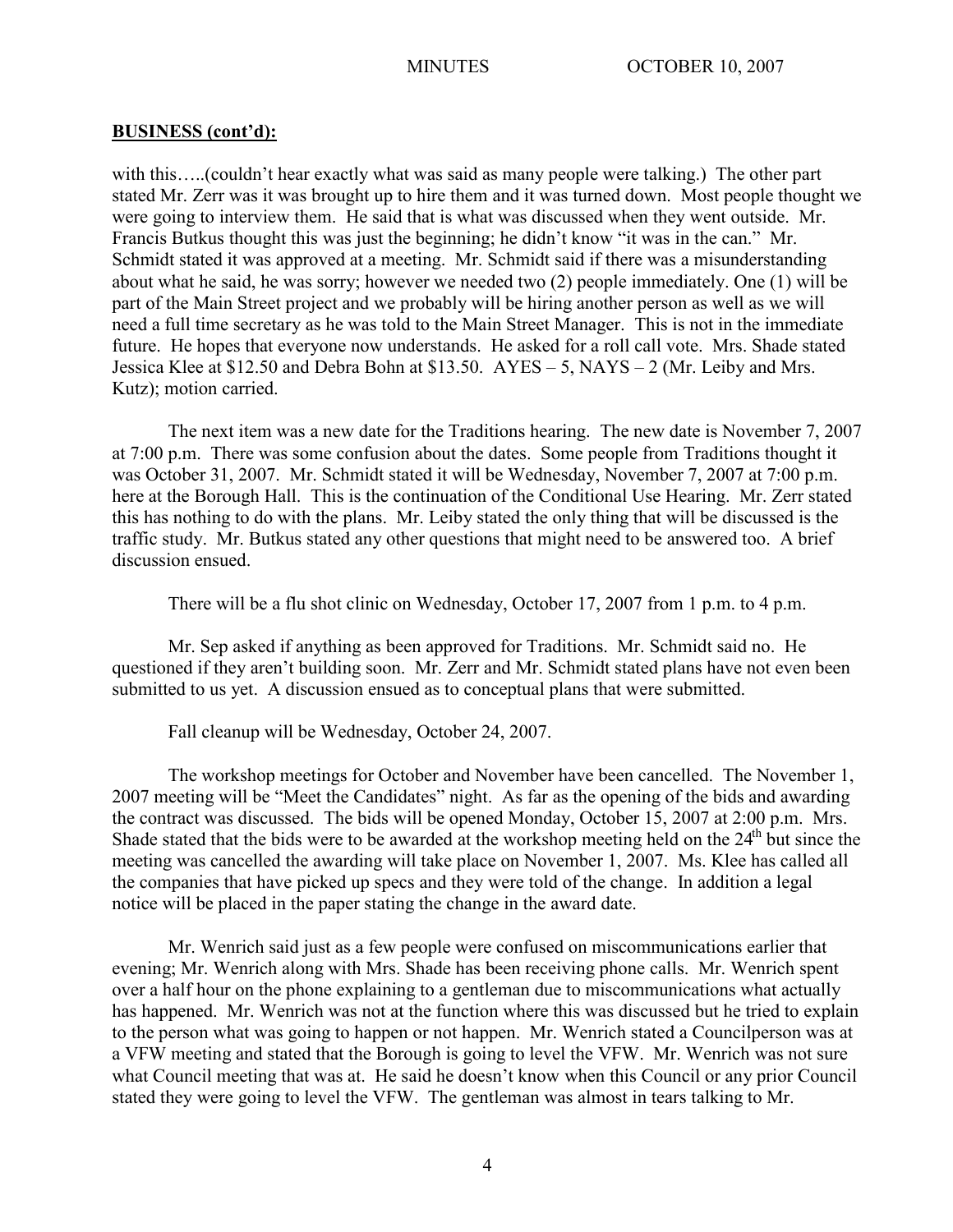Wenrich. He was under the impression that January 1, 2007 the bulldozers were going to be there leveling their building. Mr. Wenrich apologized and told him this was not true. He explained that we are only in the conceptual phase and we are only applying for grants. It is three (3) phase project. He explained that this could be an 8 to 10 year project maybe longer. He stated at the one (1) Council meeting the gentleman from West Reading along with the Borough Engineer put together a presentation that explained what might happen. He gave each person a booklet. There was a conceptual plan for a Penn Avenue bypass which will take you eventually to Rt. 724. The one (1) conceptual plan did go through the VFW. Please take note, they are conceptual. They can be changed many, many times. He said now the "lifeblood" of the VFW hates Council for what they are doing to the VFW. Mr. Wenrich wanted to ask that Councilperson how they presented that to the VFW…either you weren't very clear or they didn't hear you properly. They said they were only shown one (1) conceptual plan. Mrs. Kutz stated she gave them the whole packet for them to review at their meeting. She thought there was no reason for them not to have it. They were getting ready for a \$10,000 project. She stated that is all she did. Mr. Wenrich said he was told that a Councilperson stood up and showed them this plan. Mrs. Kutz stated they had the whole packet. She wanted to know what could happen before they dumped all that money into it. Mr. Leiby questioned if that was their regular meeting. Mr. Wenrich stated it was the new gentleman that just came on board as the Chairman of the Home Association. He thought his name was Mr. Heisen. . Mrs. Kutz stated he gave them this plan. She felt that they might want to rethink about putting that kind of money out. They again thought the bulldozers were coming in January  $1<sup>st</sup>$ . Mrs. Kutz does not know where they got that idea from. The meeting was over a month ago. Mr. Zerr asked if that was when Mr. Heisen got elected. Mr. Wenrich said he fielded calls yesterday and today. He got calls at his house. Mr. Wenrich stated there are always two (2) sides to every story. Mrs. Kutz said she couldn't understand why they couldn't have a copy of that. Mr. Wenrich said they certainly could have a copy as they were handed out a Council meeting. They can have all the copies they want. Mr. Wenrich stated that Bob Ludgate will be going to their next meeting and doing the same presentation that was given to Council and the public. Mr. Wenrich stated this is a work in progress. He explained to Mr. Heisen that he is a Veteran and he told him the Vets will stay as far as he is concerned. That is more of Sinking Spring's history. He continued with a conceptual plan you have some leeway. He told the gentleman to get his people together and when Mr. Ludgate is there, have "your" people there and hear what he has to say. He believes that there was a misunderstanding. The gentleman again told Mr. Wenrich they also so the plan where the VFW will be leveled. Mr. Leiby questioned about the other concepts. Mr. Wenrich stated they go out and around the back. Mr. Schmidt stated all the plans show a bit of land being taken; however he wanted to make sure everyone knew that was the way they were drawn. Mr. Butkus stated this was just a start off point. Mr. Schmidt said this is so far off in the future. Mr. Schmidt stated if and only if for some reason we had to take the VFW, we hopefully can relocate them to a new location. Mrs. Shade said that she spoke with Bob, Jr. that day and he will be meeting with the VFW and talk to them about these issues. In addition, he feels this will be an issue the steering committee will address. These people could come up with a totally different idea. Mrs. Shade continued that she explained this to Mr. Heisen and he was feeling better about the whole idea after their conversation. Mr. Zerr questioned Mr. Fitzpatrick if anything had been done about the housing of the Memorial in case something should happen to the VFW. Mr. Fitzpatrick said Mr. Bud Spidel was to contact him; however he has not heard a thing about that since that meeting. Mr. Zerr said he doesn't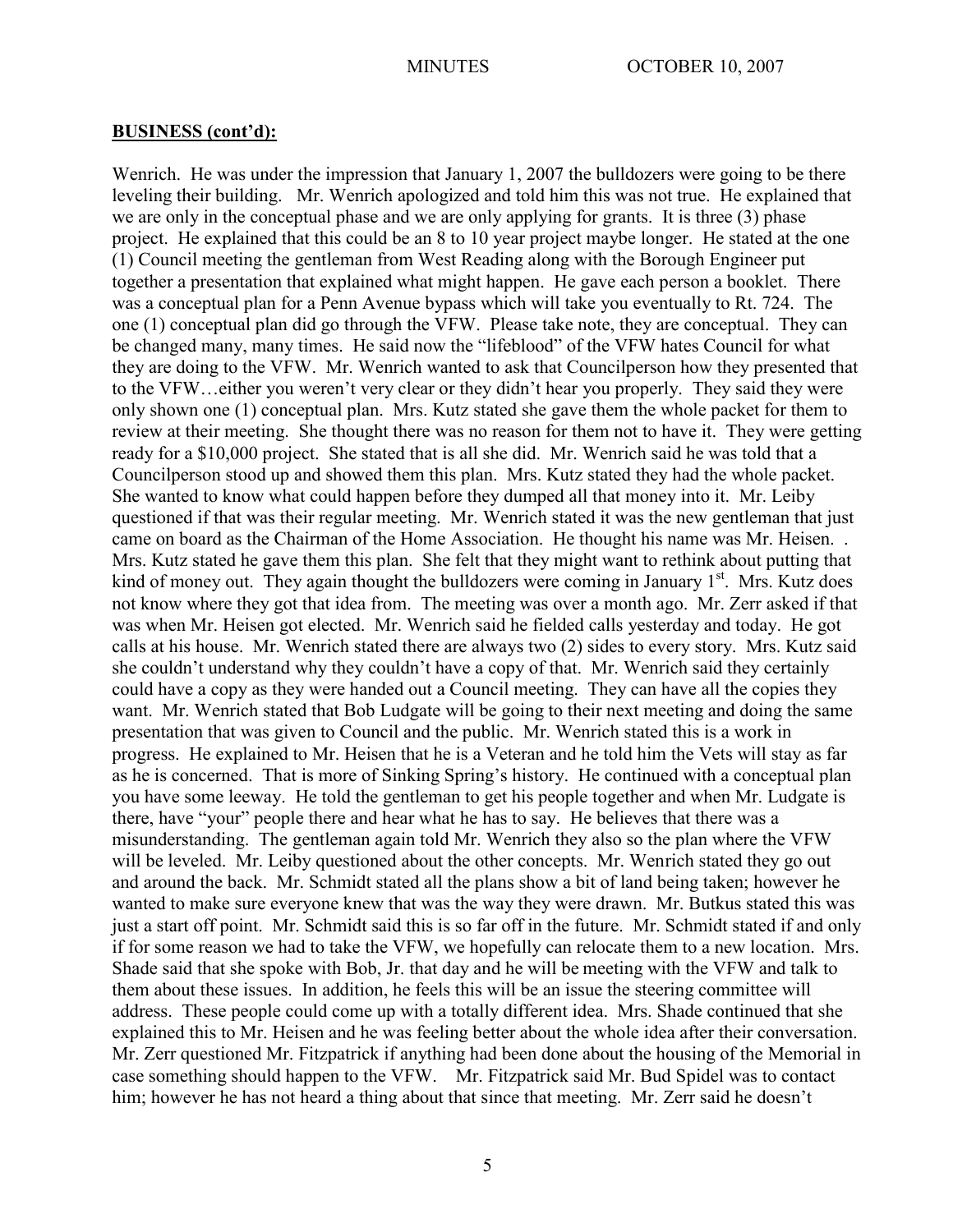want to see the Vets go either. Mr. Butkus stated he was asked by the public, how do we justify spending all this money to help only a few businesses. He does realize it will help with the overall tax base but…it will help only certain businesses not all businesses. How do we show that we are not playing favorites for a few businesses or property owners? Mr. Schmidt stated if we could help some businesses it is his hope this would attract people to the other businesses as well. There will be money available for people to use. Mr. Butkus stated that is only for business on Penn Avenue. Mr. Schmidt stated yes. Mr. Leiby said the way that got around that in West Reading was to tax the people more on Penn Avenue. Mr. Hart said to a certain point. Mr. Butkus wondered how many businesses we will be taking down for this. Mr. Schmidt said two (2) or three (3) that might be in jeopardy at this point in time. Mr. Wenrich said if you are bringing in more populous in to do shopping then the little side businesses will prosper as well. He used the Railroad House as an example. If people are coming in shopping, they will need a place to eat. He is not on Penn Avenue but if he markets himself right, it will bring more clientele to him. Mr. Schmidt said this is the theory behind it. Mr. Sep said he is looking at concept A and B. The road is only crossing the back section of their lot. He said it doesn't appear the road is even going to touch the building. Mr. Sep feels they could move that road a few feet that way and it won't even be near them at all. Mr. Schmidt explained what the differences between the two (2) concepts are. One (1) concept allows for a large type store the other allows for smaller shops. He continued at this point where the road ends up depends on which way the committee decides to go. Mr. Sep feels the road could be moved. Mr. Butkus said he hopes as the project gets moving there will be more and more public meetings. Mrs. Shade said as part of the process it is required to have Town Meetings. Mrs. Shade continued Mr. Sid Stocker of the VFW has contacted Bob Ludgate regarding this issue as well. Mr. Ludgate explained the exact same thing to him as what was explained here tonight. They will be asking for a member or two (2) to sit on the steering committee. Mr. Francis asked if a study has been done on the approximate cost of the project and second what would be the payback time on it. Mr. Schmidt said the overall project and this is a bit hard to give as we aren't exactly sure the exact number, at this time will be in the area of \$15 million dollars. This would be if we do everything that should be done. He doesn't know if this is a feasible number. Mr. Francis Butkus feels he is low. He wanted to know the payback time. On a \$20 million dollar project, how long would it take to make that \$20 million up, Mr. Francis Butkus questioned. Mr. Schmidt stated a long time. Mr. Francis Butkus said exactly…is this a wise decision, can we justify it? Mr. Schmidt said, if we don't do something, what is going to happen? Those buildings have sat down their empty for how many years now? We have tried hard to get people into the bank buildings…we have tried for the Joe Dell properties….nobody wants it. We have had investors come in and tell us, it is land locked. There is no way to get in and out of there. They have asked….why should I invest in this. Mr. Francis Butkus questioned if Joe Dell's property connected to the end of Krick? Mr. Hart said no. Mr. George Butkus thought it was; he thought he gave us a cul-de-sac. Mr. Zerr said he gave us land for a cul-de-sac but it is not connected to anything. Mr. Hart stated that the gentleman that bought the old dentist office slices right through the middle of the Joe Dell property. His property line goes out to Krick. So the dentist office partitions the Joe Dell property. Mr. Schmidt stated regardless, if we don't do something, we won't make it either way. Hopefully, he feels it is a step in the right direction as we have tried doing nothing and look at where we are now. If we go with the whole thing who knows, and we might find out that we can't do any of it, but we owe it to the residents and current businesses to try. There is a lot of hope too, from many people, that we can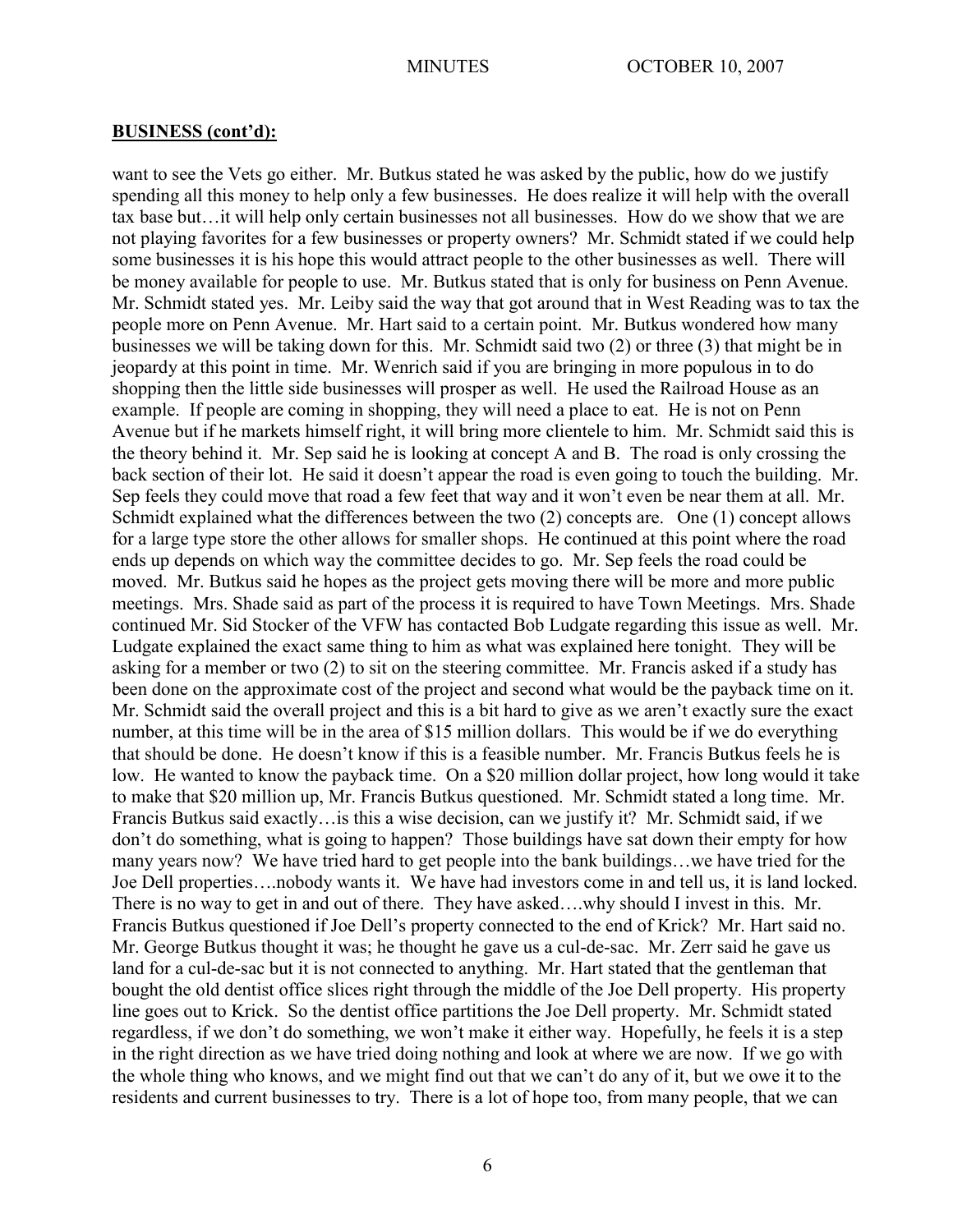have investors put money into this project and then we wouldn't need to put our money into the project. We currently have two (2) investors looking at the project. Mr. Wenrich stated how much money will it cost us, we are going after grants. We can use Mr. Hart's salary and Mrs. Shade's salary against what the State says we must provide. Mr. Wenrich continued we are already spending that money, so we might as well get State money to put back into the area. We need to get by the first step, and then we can look at the next step. In addition, if we can do anything to help get more businesses in here, then we need to do it. We need the little restaurant just for the tax base alone. Mr. Francis Butkus agrees with the exception of one (1) point. Almost any place where government put their hands into it, it cost the taxpayers' a lot of money. When private enterprise made it work it was a bigger benefit done. Whichever way we decide to go is fine with Mr. Francis Butkus but there is one (1) thing he would like to see. He would like to make sure before we get started we should have a "trigger" that goes off before we get in too far. Mr. Schmidt said we just put our first grant in the day before. Mr. Schmidt said the State will be telling us if we can move ahead or not. We know we don't have the money to do this without their money. We don't have enough to do this project on our own. The State is very interested in this project. They know they have a problem in the center of town. Mr. Schmidt stated there are so many departments and committees that have money that we can apply for. If we make a path in the Brookfield Manor area and carry toward the Tulpehocken Creek and tie it in near Spring Township, we can apply for Greenway money. They will pay for about 75%. This is the type of money that is floating around out there. The State is interested. Mr. Wenrich agrees with Mr. Francis Butkus but if we can do some of this beginning work and then tie in with a developer or two (2), this could take off. Mr. Francis Butkus had another comment. There was an article in the newspaper that said the permitting and licensing process needs to be shortened in their time cycle. In PA in can take one (1) to three (3) years to get all permits needed. This can be shortened by good government operations. Mr. Francis Butkus stated it could be two (2) to three (3) years till all the steps go through for Traditions. Those monies could be chewed up some place else. We could lose out not only what appears to be a good looking affair but some way shape or somehow these permitting issues need to be shortened in such away it makes it economically feasible for these people, investors, or developers. Mr. Francis Butkus went on to say that no one would want to invest in something that could take years to develop. He asked Mr. Fitzpatrick if it is legislated that we do things the way we do them. Mr. Fitzpatrick stated yes, the State does dictate the procedure. We have the PA Municipalities Planning Code which tells us the stages of development we must go through and how you must go through it and the zoning approval and stages of getting approval from the zoning hearing board. It is all established by the State. Mr. Fitzpatrick stated he sees both sides. Yes, developers think it does move slower and they want to begin the project right away. The other side of the coin is that there are residents in the area that object to the project. If they didn't have this procedure set up, those residents would not have a say. If there were no hearings to planning commissions or zoning hearing boards, these businesses would be rammed down their throats. Mr. Francis Butkus questioned if it was mandated that you can't have a hearing within thirty (30) days. He continued to explain his concern. Mr. Fitzpatrick stated that meetings are usually established at a local level; however these boards are made up of volunteers or minimally paid people that they have other jobs. It is a slow process. A discussion ensued as to how long it is taking for Traditions to come to fruition. Mr. Schmidt questioned if the Authority questioned if the Agreement with Spring Township has been signed with regards to Luigard. Mr. Francis Butkus stated they did. Mr. George Butkus stated with all the problems on getting the permits and those type things wouldn't